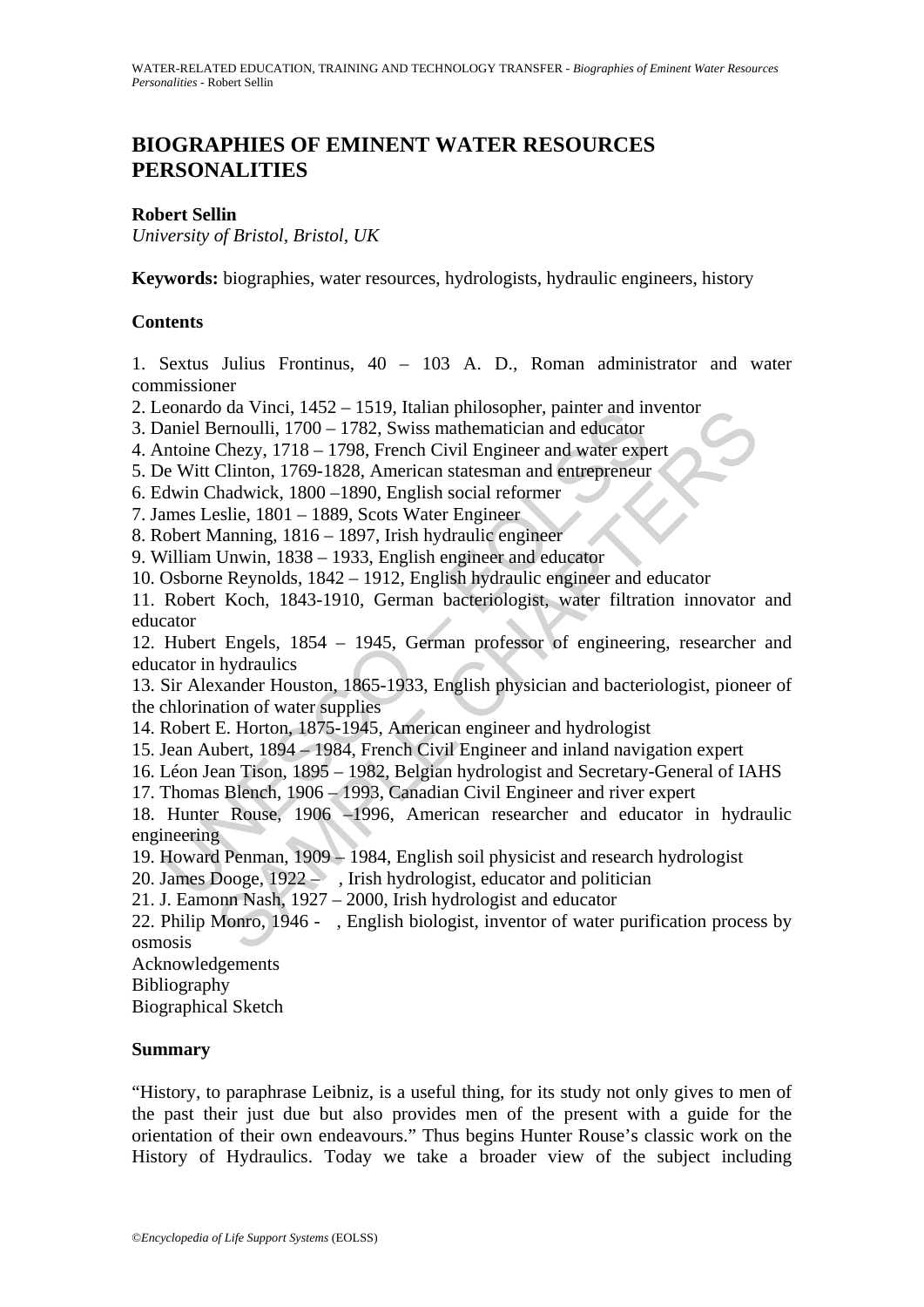hydrology, water resources management and water quality in the greater subject area. Here, in addition, the coverage has been brought up to date. This raises a difficult problem as it involves the work of those still living. Such biographies have purposefully been kept few in number.

There is no attempt to make this "water biography" comprehensive; to do so would be to embark on an endless task. Instead the selection has been made in an attempt to cover all the more important areas by recent biographies, and to select generally recognized outstanding personalities from the more distant periods.

It is impossible to do justice to the work of the ancients in this field since the names of the great innovators are not recorded and written records are few and far between. However it must be recorded here that the world owes a great debt to ancient civilizations and their success in controlling the use of water. One thinks especially of the Tigris and Euphrates basin, China and Egypt. After the Greeks came the Roman Empire, and here we have the first opportunity to study an important individual, Sextus Julius Frontinus, who was appointed water commissioner for the city of Rome in the year 97 of the Christian era. He wrote a detailed account of his work, which has come down to us intact.

# **1. Sextus Julius Frontinus, 40 – 103 A. D., Roman administrator and water commissioner**

dizations and their success in controlling the use of water. One the Tigris and Euphrates basin, China and Egypt. After the Greeks<br>bire, and here we have the first opportunity to study an important<br>as Frontinus, who was a is and their success in controlling the use of water. One thinks especiall<br>and Euphrates basin, China and Egypt. After the Greeks came the Ro<br>d here we have the first opportunity to study an important individual, See<br>thin Frontinus began his career as a Roman military engineer and took part in many military campaigns. However, he is known to posterity for his work on the water supply of the imperial city of Rome. He was essentially a very successful administrator and this became apparent when in 97 AD he was appointed to the post of water commissioner for the city, the office whose management gives him probably his best title to eminence, and during the tenure of this he wrote his best known book *De Aquis Urbis Romae* (Concerning the water of the city of Rome). It is presumed that he held the office of water commissioner until his death in 103 AD.

The *De Aquis* is primarily a valuable repository of information concerning the aqueducts of Rome. But it is much more than that. It gives us a detailed picture of the faithful public servant, charged with immense responsibility, called suddenly to an office which had long been a sinecure and wretchedly mismanaged, confronted with abuses and corruption of long standing, and yet administering his charge with an eye only to the public service and an economical use of the public funds.

The administration of which Frontinus was a part was essentially one of municipal reform. The Emperors Nerva and Trajan both aimed to correct the abuses and favoritism of the preceding regime. They not only chose able and devoted assistants in their new policy, they themselves set good examples in this respect.

In Frontinus they found a loyal and zealous champion of their reforms. Realizing the importance of his office, he proceeded to the study of its details with the spirit of the true investigator, displaying at all times a scrupulous honesty and fidelity. He is an outstanding example, in the history of Rome, of civic virtue and the conscientious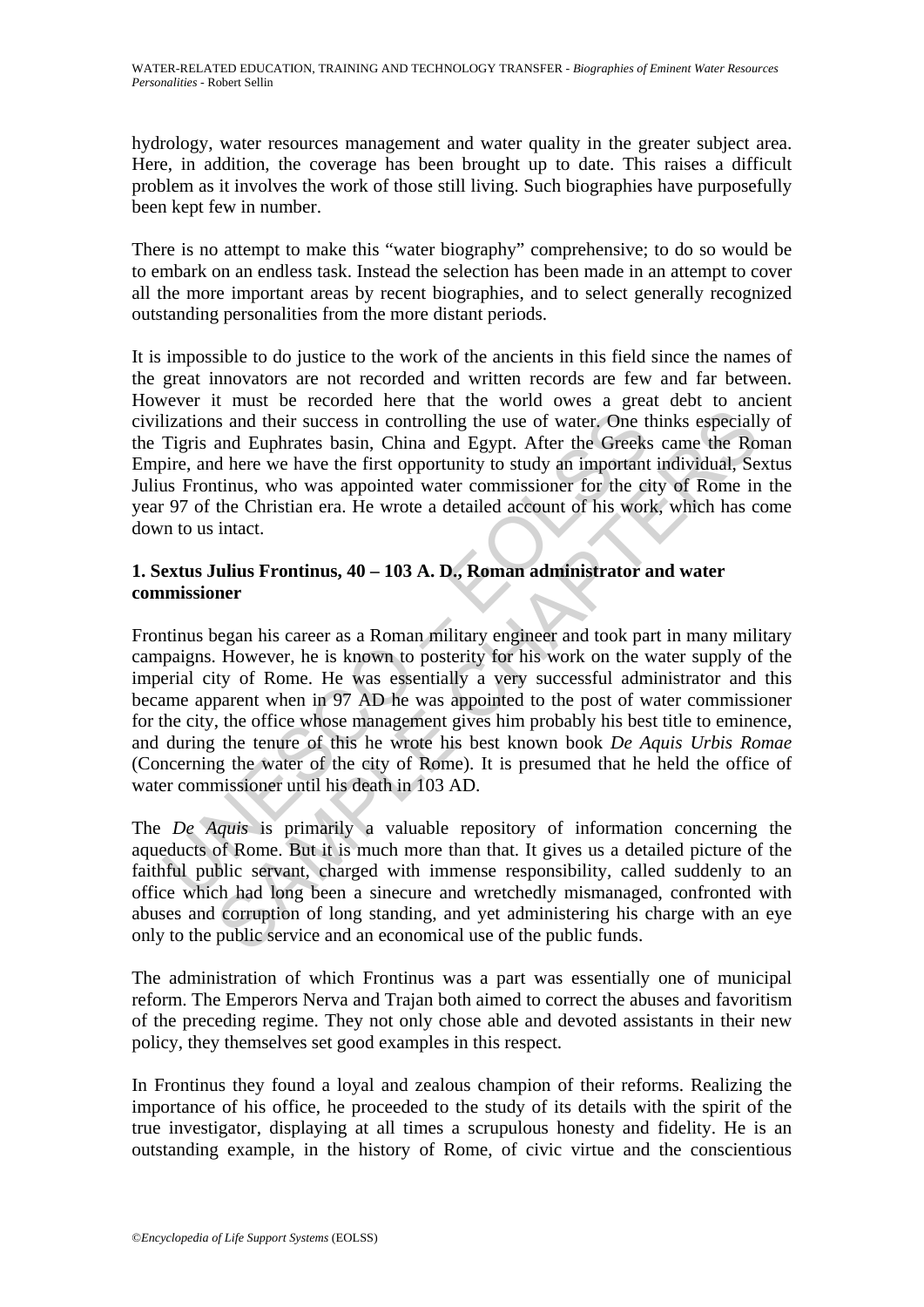performance of unwavering duty.

In order to provide a record, both for his own use and also more widely throughout the Empire, he compiled this book, *De Aquis*, containing the results of the program he had laid down for himself at the outset of his work. He gives us the names of the aqueducts existing in his day, when and by whom each was constructed, at what points each had its source, how far they were carried underground and how far on arches, the height and size of each, the number of taps and the distributions made from them, the amount of water supplied to public reservoirs, public amusements, State purposes and private persons, and finally what laws regulated the construction and maintenance of aqueducts, and what penalties enforced these laws, whether established by resolution of the Senate or by edicts of the Emperors. And what he records is based not on hearsay, but on personal examination of all details, supplemented by the study of plans and charts which he had made.

The work is a simple and truthful narration of facts, containing a mass of technical detail essential to the complete understanding of the system described. The *De Aquis*  will always remain a monument to the exceptional contribution that the early Romans made to the organization of water resources on a grand scale, and to its equally exceptional author.

# **2. Leonardo da Vinci, 1452 – 1519, Italian philosopher, painter and inventor**

Leonardo was a product of the Italian renaissance. The natural son of a Florentine lawyer, he not only left his mark on Italian drawing, painting and sculpture but showed equal genius in music, natural philosophy, anatomy botany, geology, mechanics, engineering and architecture. No man has ever shown such a thirst for knowledge and such a gift for assimilating it and applying it in so many fields.

and made.<br>
work is a simple and truthful narration of facts, containing a<br>
all essential to the complete understanding of the system describe<br>
always remain a monument to the exceptional contribution that<br>
he to the organi Let us a simple and truthful narration of facts, containing a mass of technical to the complete understanding of the system described. The *De A* s remain a monument to the exceptional contribution that the early Ron be o In the 1480s he practiced architecture as well as art in Milan and continued the habit formed in Florence of observing and recording nature in all her aspects. For a few months he read extensively in mathematics and mechanics at Pavia. On moving to Venice in 1500 he took on the planning and supervision of canal and harbor works over a large part of central Italy. Towards the end of his life he moved to Amboise in France; there he designed a castle and a canal connecting the rivers Loire and Saone.

Of interest to the history of water science are his collected writings *Del moto e misura dell'acqua*, a nine part treatise covering the following subjects: the water surface; the movement of water; water waves; eddies; falling water; the destructive force of water; floating bodies; efflux and flow in pipes; and mills and other hydraulic machinery. These overflowed with novel observations – often misinterpreted, to be sure, but far surpassing anything to be found in previous literature and much that was still to come. Typical of phenomena which he was the first to sketch or describe are: the velocity distribution in a vortex; the profiles of free jets; the formation of eddies at abrupt expansions and in wakes; the propagation, reflection and interference of waves; and the hydraulic jump. He advocated and developed the experimental method in hydraulics and used glass-walled tanks to observe internal fluid motion by the use of fine suspended particles.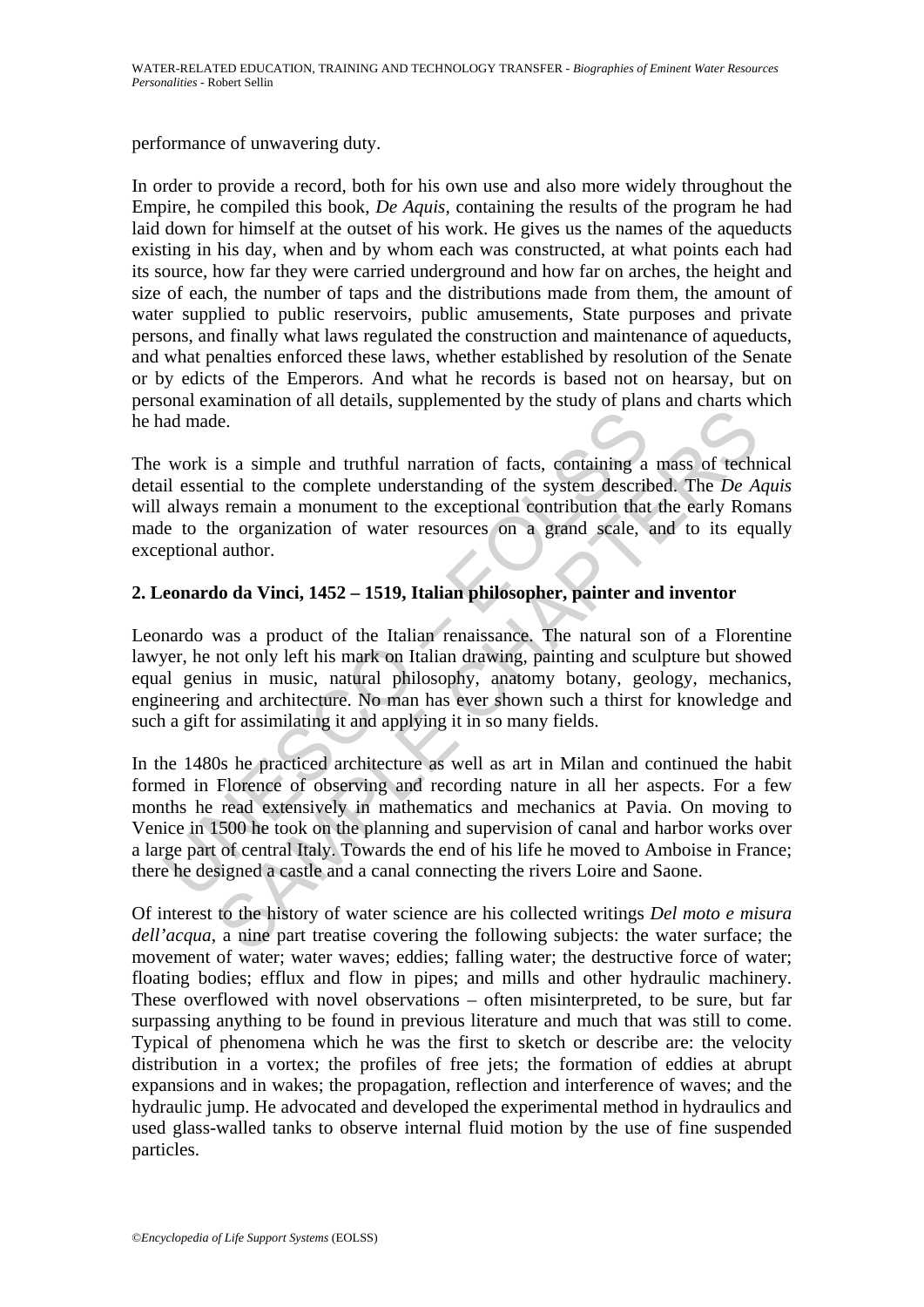Leonardo must also be credited with the correct formulation of at least one new principle of hydraulics. This was in the area of hydrostatics and embodied not only the principle of continuity but also the principle of force involved in the hydraulic press. However, it has to be said that he did not deal so successfully with the problem of flow through a notch or over a weir. All this, it must be remembered, took place before the year 1520.

# **3. Daniel Bernoulli, 1700 – 1782, Swiss mathematician and educator**

Daniel Bernoulli was born at Groningen, the son of a mathematics professor who spent much of his life at Basel in Switzerland. This very talented family originally came from Antwerp and ultimately included eight members of mathematical note. Daniel studied under his father, Johann, at Basel after the latter returned to the vacant chair of mathematics at that university.

hematics at that university.<br>
is early career Daniel spent seven or eight years as professor of<br>
is early career Daniel spent seven or eight years as professor of<br>
is uses, at one time or another, held chairs in anatomy<br>
s Solution and the background of the background of the Bernard Charlier Scheme and the set of the set of the set of the set of the set of the set of the set of the set of the set of the set of the set of the set of the set o In his early career Daniel spent seven or eight years as professor of mathematics at St Petersburg. He also, at one time or another, held chairs in anatomy and botany. In the course of his life Daniel won or shared ten prizes awarded by the Paris Académie des Sciences for the solution of designated problems. The first of these, received at the age of twenty-four, involved the design of a clepsydra for the exact measurement of time at sea. Another, which he divided with his father, dealt with the inclination of the planetary orbits. Still another had to do with the nature and cause of ocean currents. In each of these he displayed considerable mathematical ability, to be sure, but above all a keen physical perception combined with the ingenuity to produce a solution regardless of the method used.

Many of Bernoulli's writings dealt with fluid statics and dynamics, but it was his *Hydrodynamica*, written at St Petersburg in the early thirties and published at Strasburg in 1738, which brought him his greatest repute. It is interesting to note that Daniel Bernoulli knew of the works of Isaac Newton and held him in the highest regard.

According to d'Alembert, in his Encyclopédie, hydrodynamics did not differ from hydraulics; nevertheless, "Bernoulli seems to have been the first to have reduced the laws of movement of fluids to principles sure and non-arbitrary, which no authors of hydraulics have done before him."

Of primary interest, of course, is the background of what is now called the Bernoulli theorem. In effect he solved the differential equation now carrying his name. He proceeded from the energy principles of Huygens and Leibnitz, assuming the fluid to consist of elements across the flow section. By treating a fluid as a mass of small elastic contiguous bodies he was able to develop the principle, amongst others, that "force" equals mass times acceleration. He was also able to see that the acting force was equal to the sum of the externally applied forces on the body of fluid, using vector quantities throughout. His wording is obscure, especially to modern readers, but, in essence, he was recasting Newton's laws of motion in a form applicable to a moving fluid. Building on this work, later contributors were able to develop the energy and momentum methods for fluids that we know today.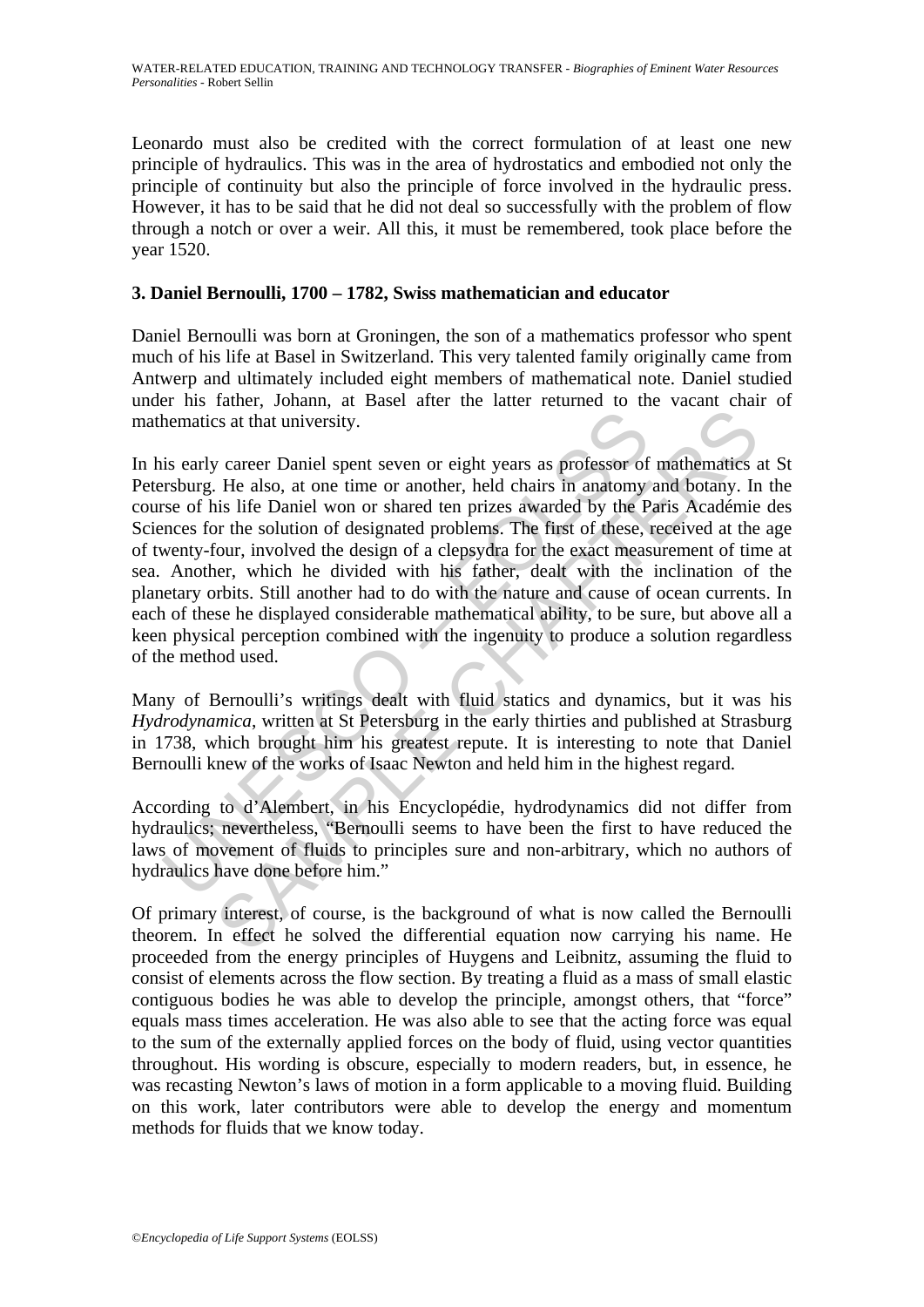# **4. Antoine Chezy, 1718 – 1798, French Civil Engineer and water expert**

Credit for not only the first but also the most enduring channel resistance formula is usually given to the French engineer, Antoine Chezy, yet the circumstances under which he made his contribution to hydraulics were such that it received little attention for many years after his death. He was born at Chalons-sur-Marne of a good though by no means noble family. He studied and later taught in a local parochial school and entered at the age of 30 the new federal school which was later named the Ecole des Ponts et Chaussées. He graduated with honors and from then onwards held a series of appointments of increasing responsibility in that organization. Under its first director, Perronet, he took an active part in the construction and inspection of bridges and streets in Paris.

In 1768 the Paris authorities commissioned Perronet and Chezy to investigate and design a new water supply system using the River Yvette which lay at a higher level and some distance from the city. It fell to Chezy to determine the cross-section of the canal and calculate the discharge. Since he could find nothing in the literature on the subject, he undertook his own investigation submitting his recommendations to Perronet in the form of a report. This report is lost but the files of the Ponts et Chaussées still contain his original manuscript. The following excerpt shows how well Chezy succeeded in identifying the basic principle controlling the velocity in uniform channel flow:

1768 the Paris authorities commissioned Perronet and Chezy<br>gn a new water supply system using the River Yvette which lay an<br>edistance from the city. It fell to Chezy to determine the cross-s<br>calculate the discharge. Since he Paris authorities commissioned Perronet and Chezy to investigate<br>w water supply system using the River Yvette which lay at a higher level<br>nce from the city. It fell to Chezy to determine the cross-section of the c<br>the t "…it is evident that the velocity due to gravity, which acts continuously,…..is only uniform when it (the water) no longer accelerates, and gravity does not cease to accelerate except when its action upon the water is equal to the resistance caused by the boundary of the channel; …but the resistance is as the square of the velocity because of the number and force of the particles colliding in a given time; it is also as the part of the perimeter of the section of the flow which touches the boundaries of the channel." It is interesting to note that Chezy's original formulation involved simply a comparison of flow conditions between two streams having similar characteristics It is true that in a later memorandum he reduced the left side of his first equation to a numerical factor for purposes of simplifying computations, but he in no sense assumed – as it is sometimes claimed – that it was a constant for all streams; indeed he himself found it to change from one stream to another.

In conclusion it should be mentioned that Chezy's work had to wait a long time before it saw the light of day; it was in fact published by Clemens Herschel in America at the end of the nineteenth century.

- -
- -
- -

TO ACCESS ALL THE **20 PAGES** OF THIS CHAPTER, Visit: [http://www.eolss.net/Eolss-sampleAllChapter.aspx](https://www.eolss.net/ebooklib/sc_cart.aspx?File=E2-23-01-01)